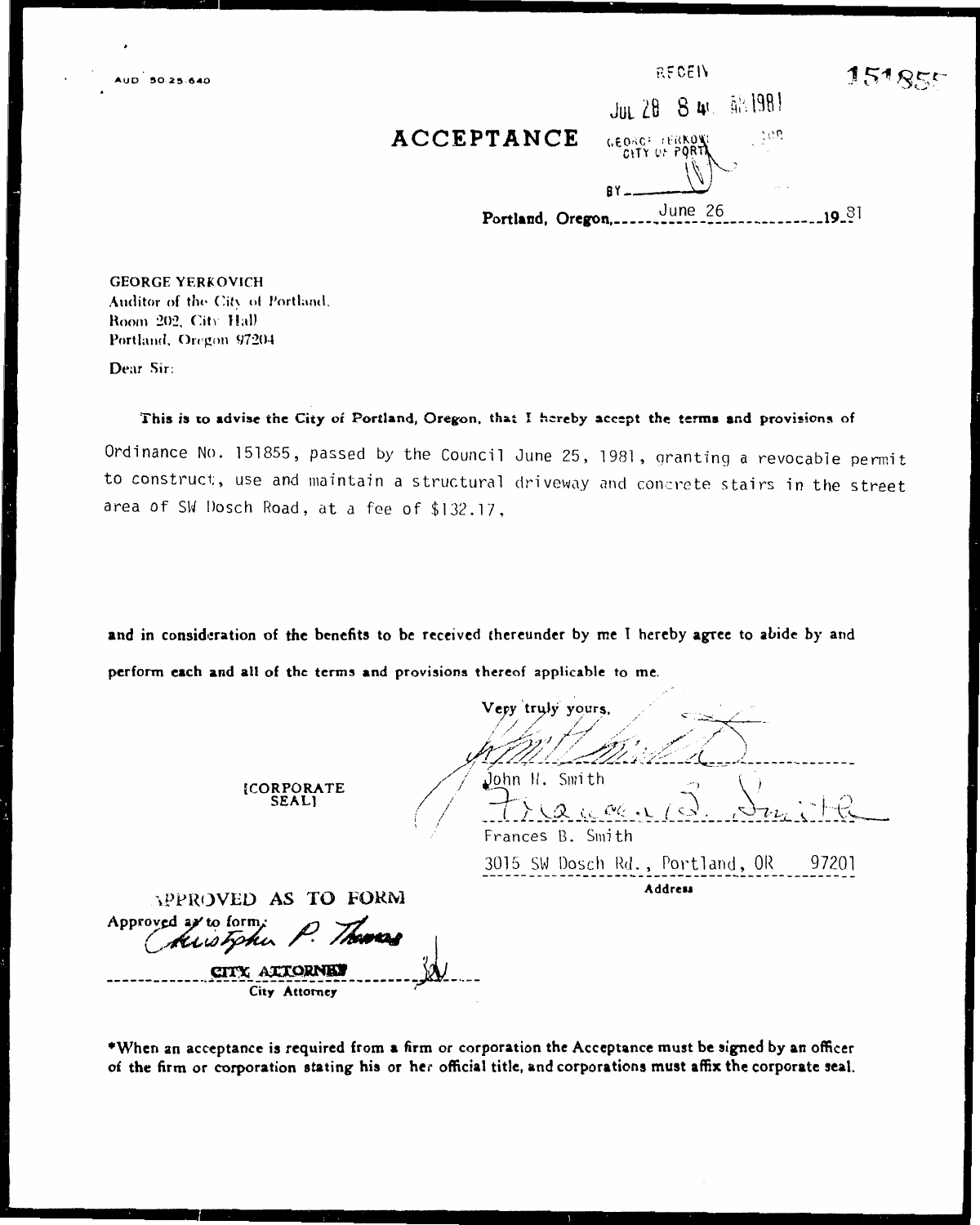Recorded: 7/29/81 Book: 1540 - Page 1736 *:* •;- -*I* )  $4.71855$ 

### OHDINANCE NO. **·151855**

An Ordinance granting a revocable permit to John H. and Frances B. Smith to construct, use, and maintain a structural driveway and concrete stairs in the street area of S.W. Dosch Road, at a fee of \$132.17, and declaring an emergency.

The City of Portland ordains:

Section l. The Council finds:

- 1. That John H. and Frances B. Smith, 3015 S.W. Dosch Road, Portland, Oregon 97201, have requested permission to construct, use, and maintain a structural driveway and concrete stairs in the street area adjacent to Lot A, Valley View Addition.
- 2. This request is being made in order to make usable a building site which has a relatively steep slope.
- 3. That granting of this request will not be detrimental to the public interest under certain conditions.

NOvJ, THEREFORE, the Council directs:

- a. A revocable permit is granted to John H. and Frances B. Smith, permittees, to construct, use, and maintain a structural driveway and concrete stairs in the street area of S.W. Dosch Road, located as shown on the map marked "Exhibit A" attached to and by this reference made a part of this Ordinance, subject to the following conditions:
	- (l) The plans, specifications, and inspections for the structural driveway and concrete stairs shall be approved *by* the City Engineer.
	- (2) This permit is for the use of the street area only, and shall not exempt the permittees from obtaining any license or permit required *by* the City Code or Ordinance for any act to be performed under this permit, nor shall this permit waive the provisions of any City Code, Ordinance, or the City Charter, except as herein stated.
	- (3) This permit is revocable at any time in the event the hereunder, lapse of time, or other act or thing shall operate as an estoppel against the City of Portland, or be held to give the permittees any vested or other right. Immediately upon the expiration of this permit, or upon its sooner revocation *by* the Council, the permittees shall remove said structural driveway and concrete stairs from the street area as directed by and to the satisfaction of the City Engineer.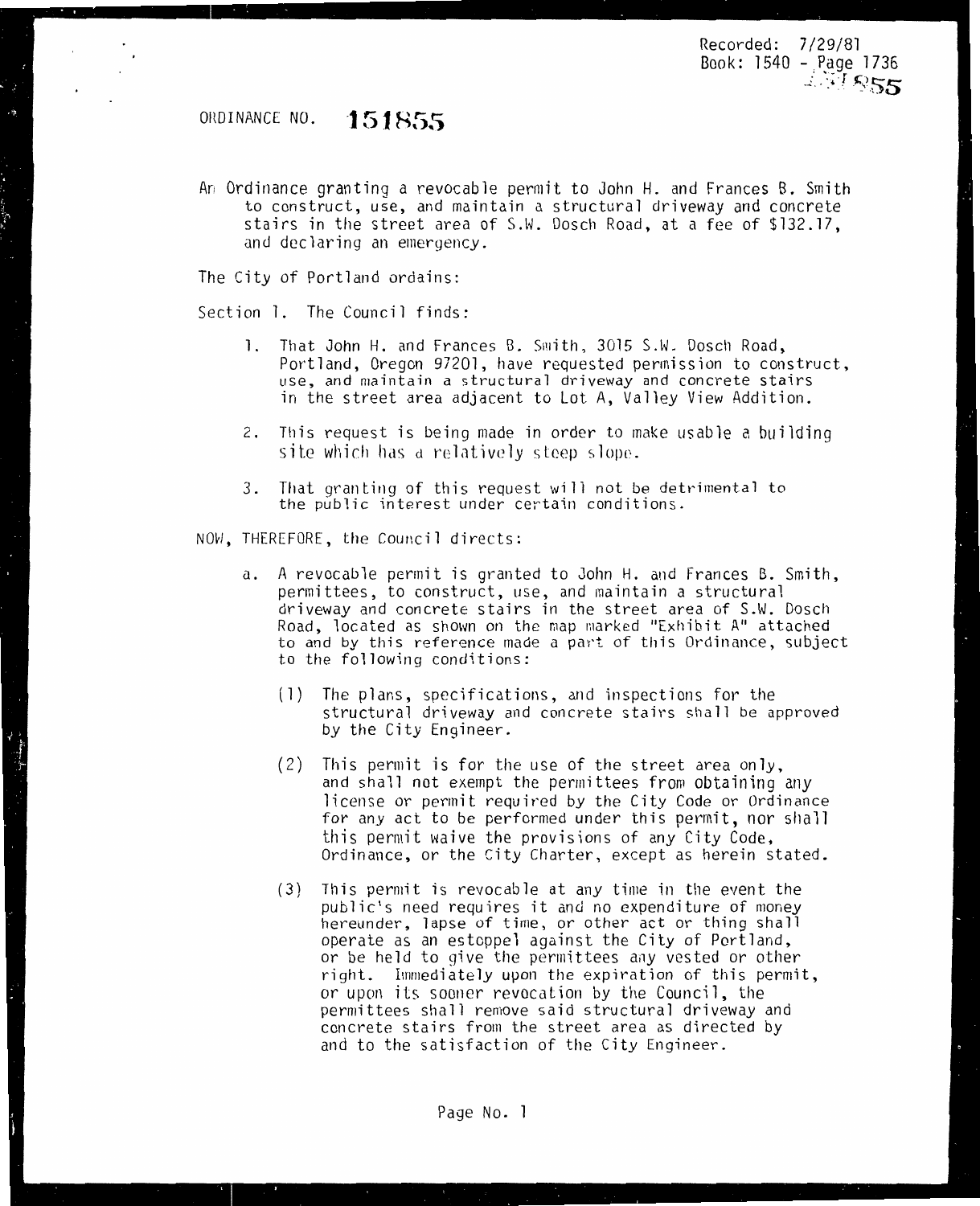- (4) The permittees shall hold the City of Portland, its officers, agents, and employees free and harmless from any claims for damages to persons or property, including legal fees and costs of defending any actions or suits, including any appeals which may result from the use of the street area under this permit by providing evidence of insurance protecting the City of Portland, its officers, agents, and employees as follows: Bodily injury \$100,000 for one claimant and \$300,000 for one occurrence, property damage \$50,000 for one claimant and \$300,000 for one occurrence, said insurance to be kept in full force and effect at all times. This permit is automatically revoked without further action by the Council if this insurance is permitted to lapse, is cancelled or, for any other reason, becomes inoperative.
- (5) This pennit is a burden upon the property and runs with the land and will require insurance with limits of<br>coverage that will meet the maximum requirements for liability of a public body as set forth in ORS 30.270 or as it may be required *by* subsequent amendment and naming the City, its officers, agents and employees as additional insured.
- (6) The permittees shall pay a permit fee of \$132.17, Section 548.030 of the City Code.
- (7) The permittees shall reimburse the City for the cost of filing, by the City Auditor, a certified copy of this Ordinance with the Records Division of Multnomah County.
- Section 2. This Ordinance will not become effective until the permittees have filed with the City Auditor a document, which has been approved by the City Attorney, accepting the terms and conditions hereof. This Ordinance shall be automatically revoked without further consideration by the Council, if the acceptance together with documents and fees required are not on file with the City Auditor within sixty (60) calendar days of the passage of this Ordinance.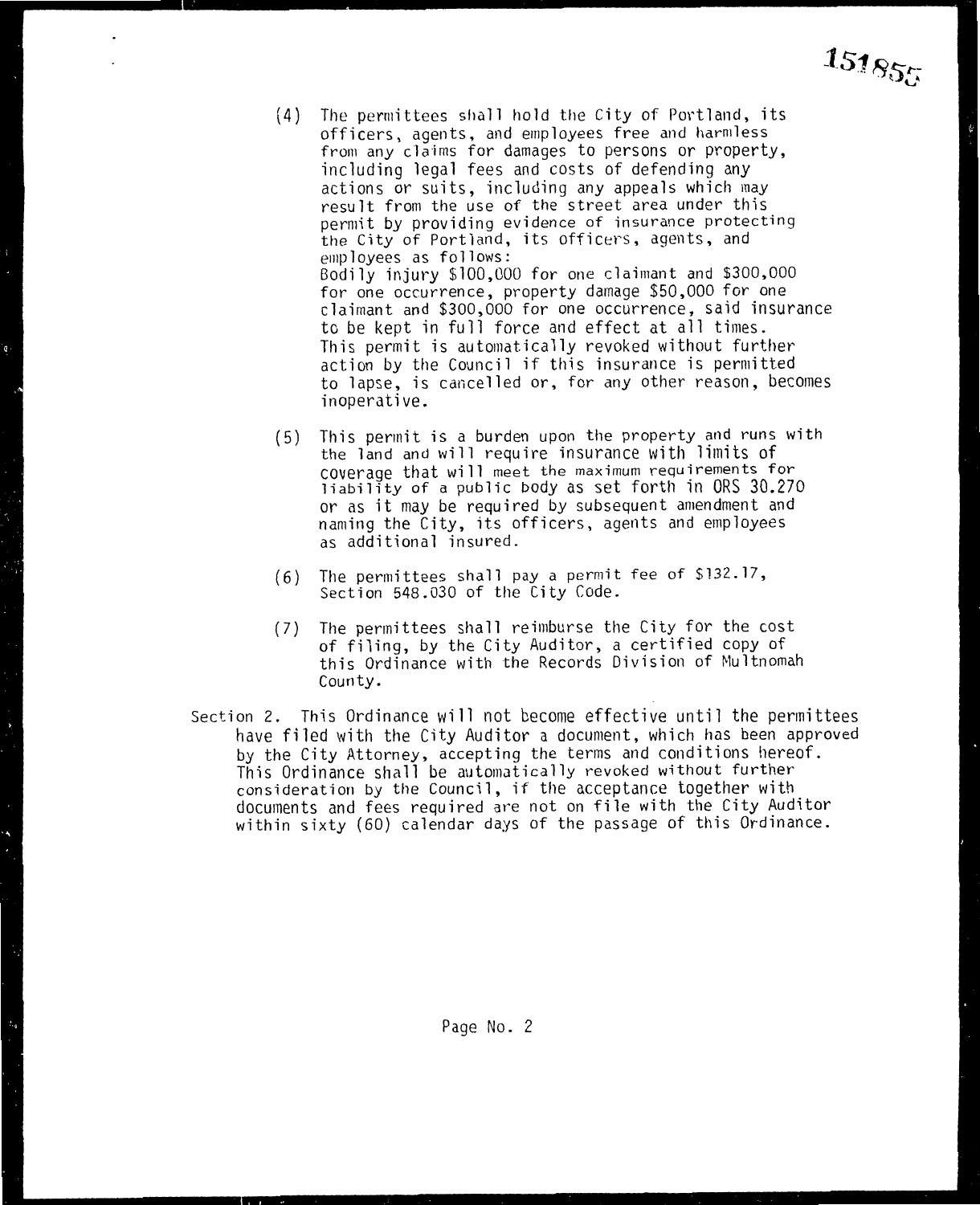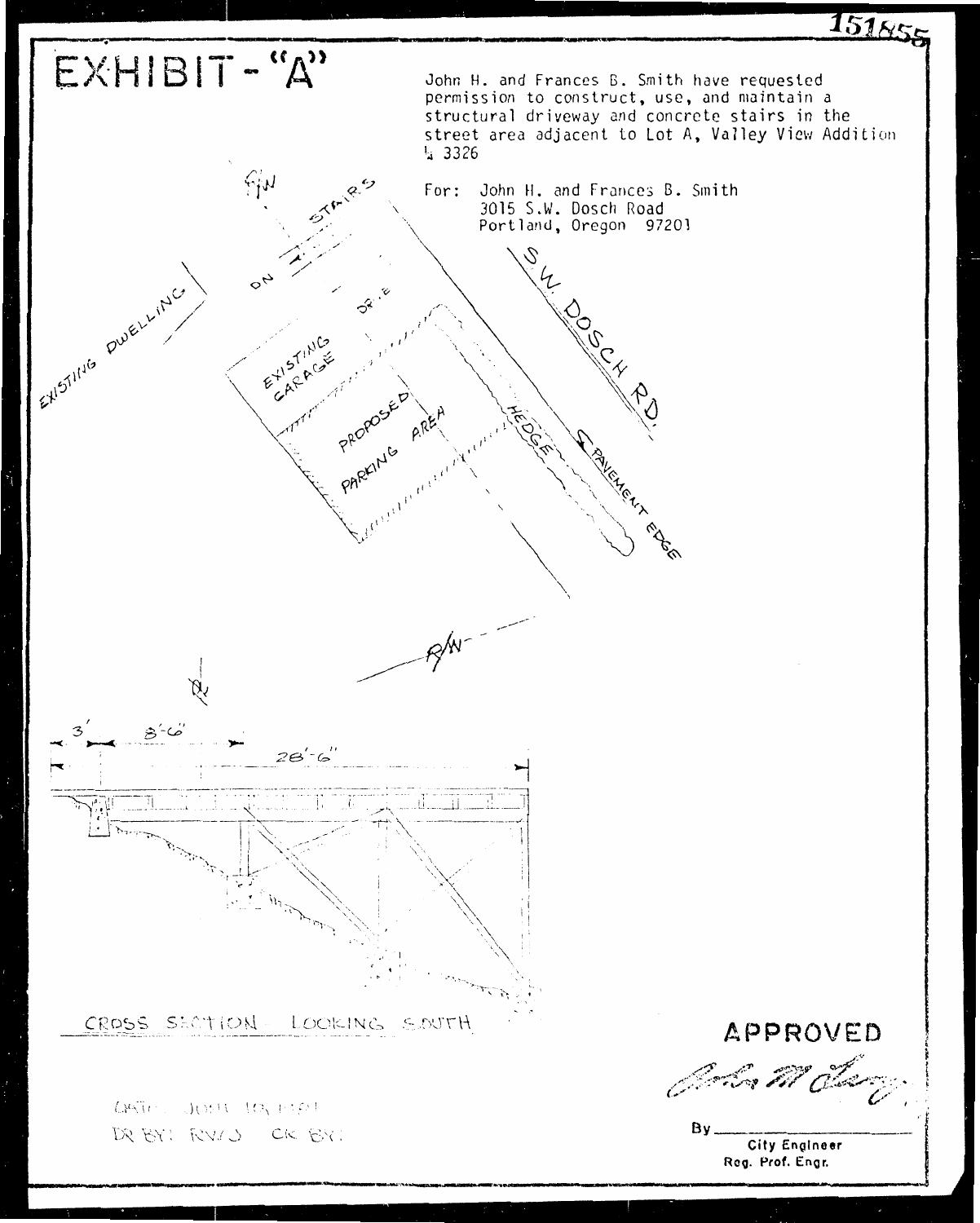### **ORDINANCE No.**

Section 3. The Council declares that an emergency exists because delay in the enactment of this Ordinance will result in an unnecessary hardship on the part of the applicants as to the status of the requested permit to consturct and maintain a structural driveway and concrete stairs in the street area; therefore, this Ordinance shall be in force and effect from and after its passage by the Council.

Passed by the Council, JUN 2 5 1981

Commissioner Mike Lindberg Steve Hazzard:jmh June 10, 1981

Attest:

*,-1'*   $\ell$  C/ 0! **/!,14** ( /4~:1/ **/4.,/** *Fl'-* /

Auditor of the City of Portland